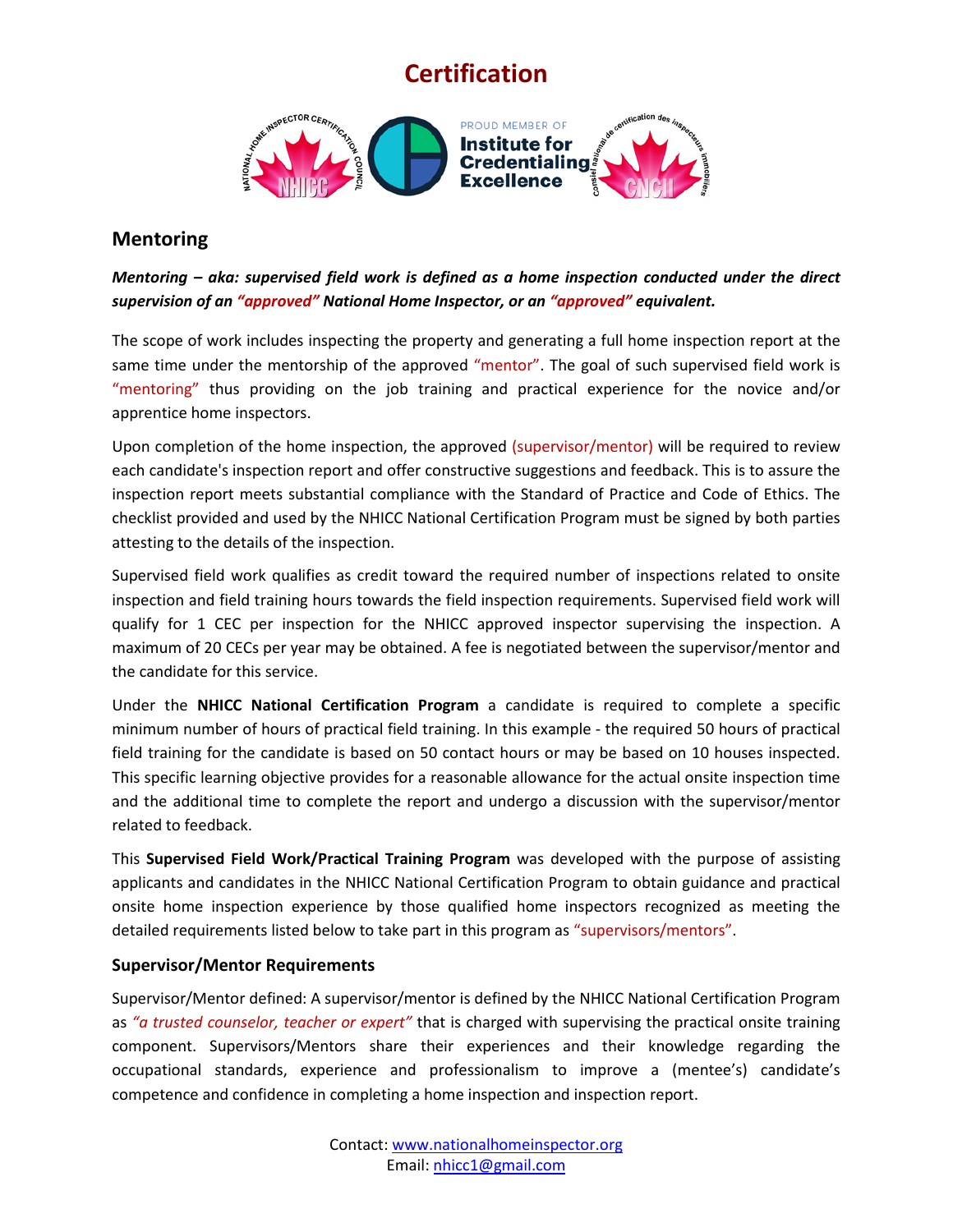### **The supervisor/mentor inspector must meet all of the following requirements:**

- Be a National Home Inspector in good standing in the NHICC National Certification Program or be pre-approved as a regulatory requirement in a regulatory license jurisdiction.
- Have completed a minimum of 5 years of home inspection experience/ and/or minimum of 750 fee paid home inspections.
- Must be able to objectively assess and provide feedback to others.
- Must be trustworthy, nurturing, have integrity, confidential, and positive.
- Must apply and be pre-approved by the NHICC Certification Council.
- Must complete the supervisor/mentoring obligations as listed below in this document.

### **Supervisor/Mentoring Obligations**

The supervisor/mentor inspector must complete the following obligations:

- Provide a letter or letters of reference attesting to the number of mentored inspections and/or hours completed by the candidate.
- Provide the address of the home(s) inspected in the letter(s) of reference attestation.
- Attest and attach one completed Home Inspection Standards Compliance Checklist for each and every candidate.
- The supervisor/mentoring fee must be reasonable and should not exceed \$200 for a home inspection.
- The supervised field work must be completed under the direct supervision and management of the qualified "supervisor/mentor", and may not be delegated to another unqualified inspector.
- Either the supervisor/mentor or the candidate inspector may provide the inspection venues. These do not have to be paid inspections, mock inspections may be used.

### **Candidates Obligations**

The candidate inspector must complete the following obligations:

- Act with professional courtesy and respect at all times to the "supervisor/mentor" and property owners.
- Follow the rules of conduct and behaviour required by the "supervisor/mentor".
- Must adhere to all safety standards at all times. Additionally, the candidate will be personally responsible for any damages or injury the candidate causes at the inspection site. It is agreed that NHICC will be held liable for damage, loss or injury.
- Must complete home inspection reports that meet the ASHI Standards of Practice. Reports deemed to be not in compliance with the Standards of Practice will not count for the final 70% of the required 50 hours or at least 10 houses inspected and reviewed under guidance of their mentor.

#### **Materials Available**

- ASHI Standards of Practice and Code of Ethics A copy of this may be obtained from the National Certification Program or ASHI website. Carefully review the entire document, taking special care to read and understand the Glossary of Terms.
- Supervised Field Work Compliance Checklist A copy is attached and is available from the National Certification Program website. (Note this is the same form used to validate a TIPR home inspection report)
- Supervised Field Work Standards Compliance Checklist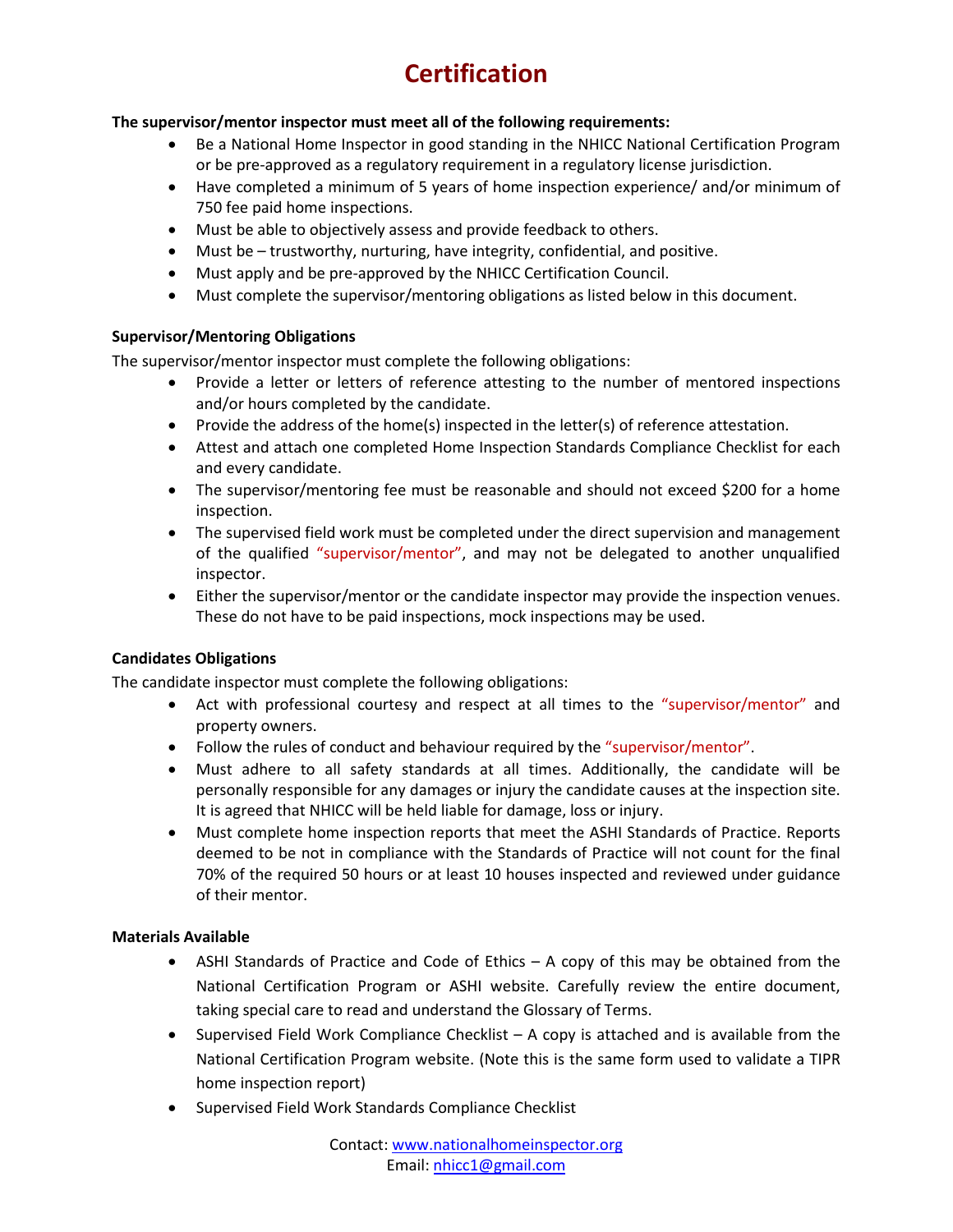### **Standards of Practice**

The ASHI Standards of Practice are used to determine the baseline performance criteria for this home inspection and the inspection report. It is recommended that the ASHI Standards of Practice be followed closely and a thorough understanding of the Glossary of Italicized terms as listed at the end of the Standards of Practice be studied and understood.

Inspected, Described, and Reported systems and components shall be included when they are "readily accessible" and "installed".

- *To inspect "accessible" and "installed" is …"to examine readily accessible systems and components of a building in accordance with the ASHI® Standards of Practice, using normal operating controls and opening readily openable access panels."*
- *To describe is… "To report a system or component by its type or other observed significant characteristics to distinguish it from other systems or components."*
- *To report is…"to communicate in writing."*

### Furthermore the Glossary defines:

- *Installed: Attached such that removal requires tools.*
- *Report: To communicate in writing.*
- *Significantly Deficient: Unsafe or not functioning.*
- *Unsafe: A condition in a readily accessible, installed system or component which is judged to be a significant risk of personal injury during normal day-to-day use. The risk may be due to damage, deterioration, improper installation or change in accepted residential construction standards.*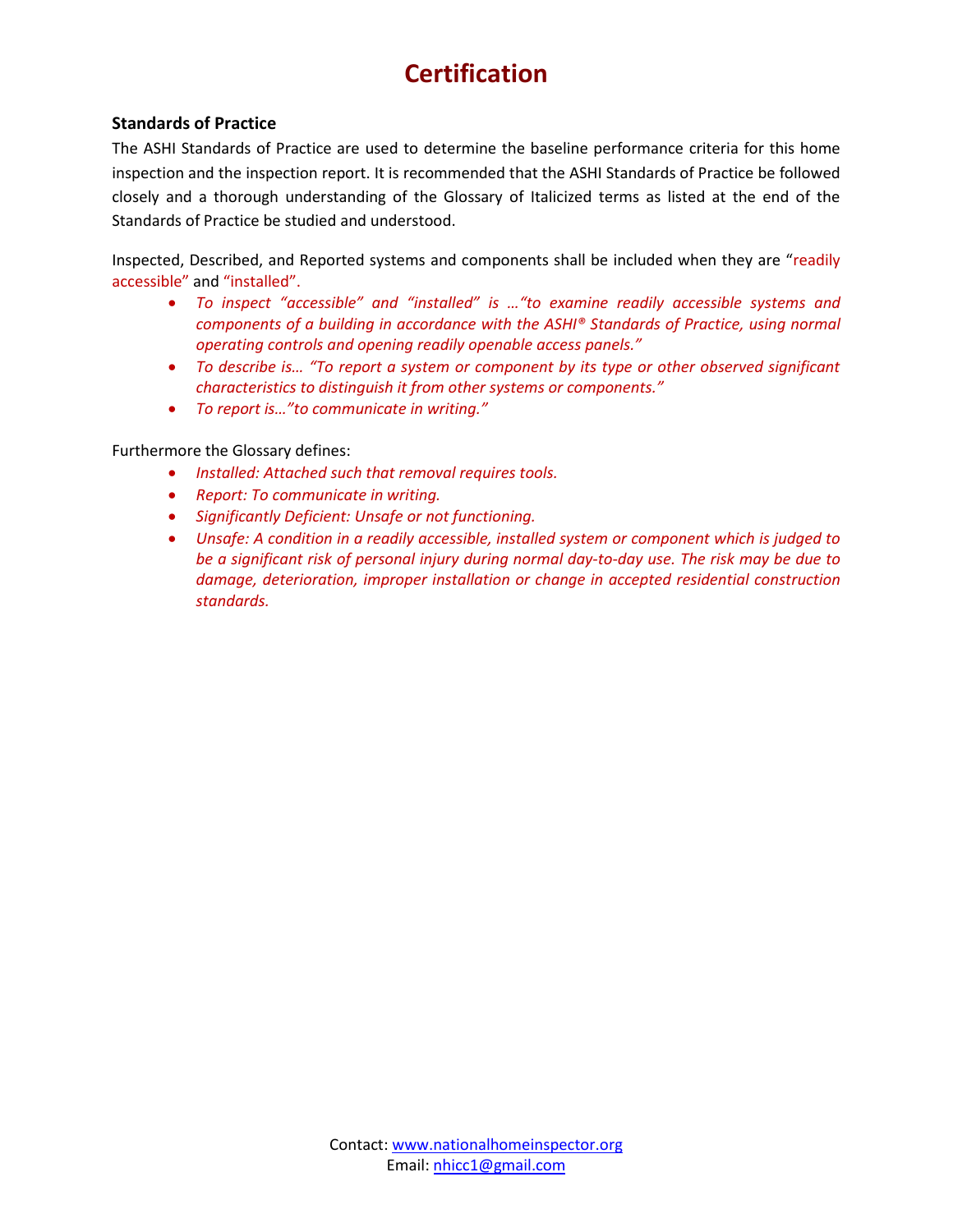#### **Supervised Field Work Standards Compliance Checklist**

| Inspected by            |  |
|-------------------------|--|
| <b>Property Address</b> |  |
| Date of Inspection      |  |
| Type of Inspection      |  |
| Client                  |  |

#### **Attestation**

This is to attest that the above named "candidate" was present with me and participated in the home inspection. This will affirm that I have personally reviewed his/her training inspection report in conformance with the attached Standards Compliance Checklist with the "candidate" and provided applicable feedback.

| <b>Mentors Name</b>    |  |
|------------------------|--|
| Date                   |  |
| <b>Candidates Name</b> |  |
| Comments               |  |
|                        |  |
|                        |  |
|                        |  |
|                        |  |
|                        |  |
|                        |  |
|                        |  |
| Recommendations        |  |
|                        |  |
|                        |  |
|                        |  |
|                        |  |
|                        |  |
|                        |  |
|                        |  |

**NOTE – COMPLETE THE FOLLOWING PAGES – Inspection Report Assessment & Communication Skills**